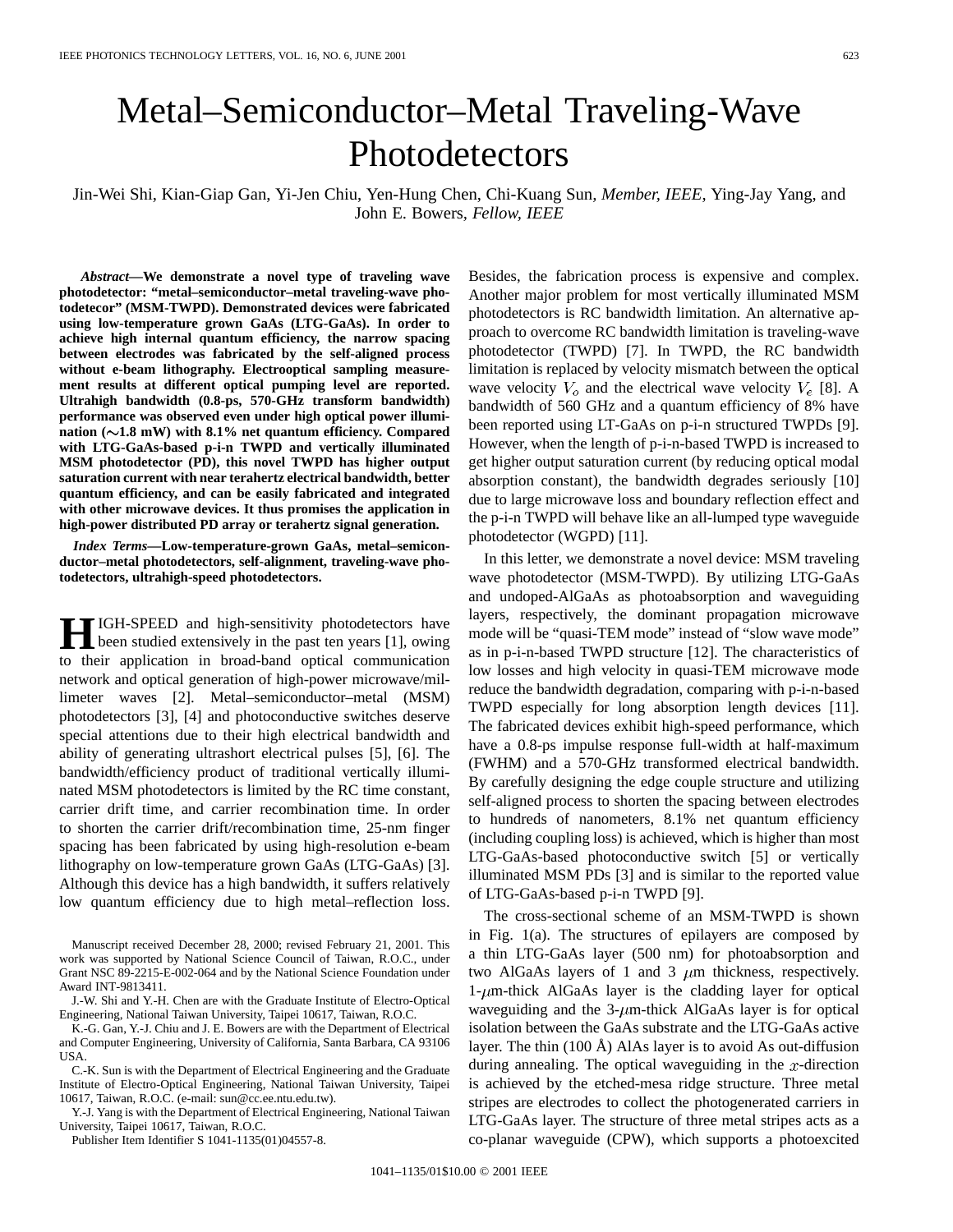

Fig. 1. (a) Cross-sectional diagram and (b) top view of MSM-TWPD. This structure can be easily fabricated by wet etching and self-aligned process. The integrated CPW line is for EO sampling measurement purpose.

microwave guiding mode. The ground plane (with width  $w_s$ ) is naturally separated from the center stripe (with width  $w_c$ ) with the undercut profile of etched mesa (so-called self-aligned process). By utilizing the self-aligned process, the gap between metal stripes can be shortened to  $200 \sim 300$  nm without e-beam lithography. There are some advantages for the narrow gapwidth of CPW line. Because of the narrow spacing between metal stripes, the carrier drift-time is shortened and the electric field strength is increased with enhanced internal quantum efficiency. Narrow gapwidth can also reduce the dominant microwave radiation loss, when operating in the ultrahigh frequency regime (several hundreds of gigahertz) [13]. Fig. 1(b) shows top view of the device. The length of device active region (self-aligned photoabsorption region) is 10  $\mu$ m, and it is integrated with a CPW line in its output for electrooptical (EO) sampling measurement and dc biasing purposes.

The device fabrication process is discussed as follows. At first, the sample was annealing at 600  $\degree$ C for 30 s for short carrier-trapping time and low dark current. By dipping in the mixture of NH<sub>4</sub>OH,  $H_2O_2H_2O$  (1:1:50) to remove the surface AlAs layer, the center stripe of CPW line was then fabricated on LTG-GaAs surface with standard photolithography, e-beam evaporation (Ti–Au, 10 nm/500 nm), and liftoff processes. The width of the center stripe was 2  $\mu$ m. The metal stripe also served as the etch mask to form the optical ridge waveguide structure. The wet etchant for ridge structure was mixture of NH<sub>4</sub>OH,  $H_2O_2H_2O$  (3:1:100), which had an etching rate about 200 nm/min (with stirring) and could maintain good surface morphology after etching 300-nm-thick LTG-GaAs layer. After etching mesa, the ground planes of CPW line were directly evaporated by e-beam evaporation (Ti–Au, 5 nm/100 nm), which were naturally separated with



Fig. 2. Measured average photocurrent (solid squares) versus average optical input power. The bias voltage was 15 V. Dotted line is a linear fitting with 8.1% net quantum efficiency.

the center metal stripe due to the 300-nm depth of the ridge waveguide structure. By utilizing self-aligned process, narrow spacing (hundreds of nanometers) between metal stripes could be easily achieved without e-beam lithography process. When the self-aligned photoabsorption region was finished, the LTG-GaAs layer was removed in other area of the device to avoid undesired absorption in measurement. Finally, the device was integrated with a CPW line on undoped AlGaAs layer for EO sampling measurement purpose. The widths of the center stripe and air gap of the integrated CPW line were 4 and 5  $\mu$ m, respectively, which had a characteristic impedance of 60  $\Omega$ . The characteristic impedance in the self-aligned photoabsorption region was around 30  $\Omega$ . Although there was an impedance mismatch between detector and integrated CPW line in our fabricated device, the round-trip frequency of the reflected echoes is about 5 THz due to high microwave velocity  $(1.1 \times 10^8 \text{ m/s})$  and the short device length (10  $\mu$ m). Since this round-trip frequency is far beyond our measured device bandwidth, as discussed later, the boundary reflection effect does not seriously affect the bandwidth of our device. The current–voltage  $(I-V)$  test of the fabricated devices showed ohmic like contact behavior and exhibited very low dark currents  $(\sim]$ nA) even under high bias voltage (15 V), implying excellent isolation between electrodes with self-aligned processes.

We employed a mode-locked Ti: sapphire laser as the light source for  $I-V$  and EO sampling measurements. The FWHM of optical pulses was 100 fs with 100-MHz repetition rate. For dc photocurrent measurement, the wavelength was tuned to 780 nm. The measured average photocurrent was found to be linearly increased with bias voltage. We applied 15-V maximum bias voltage to avoid device breakdown and damage of microwave bias tee. The measured average photocurrent (solid squares) versus average optical input power at a fixed bias of 15 V is shown in Fig. 2, which has a linear relationship. From the slope of a fitting line (dotted line), we obtained net quantum efficiency of about 8.1% (including coupling loss). This value approaches the theoretical value (without optical coupling loss) of internal quantum efficiency (10%) assuming a 400-nm carrier drift distance,  $1 \times 10^5$  m/s effective carrier velocity, and 400-fs carrier trapping time [14], [15]. This value is also similar to that of the reported quantum efficiency of LTG-GaAs-based p-i-n TWPD [9].

We used EO sampling technique to perform transient current measurement [16]. Fig. 3(a) shows the measured EO traces at